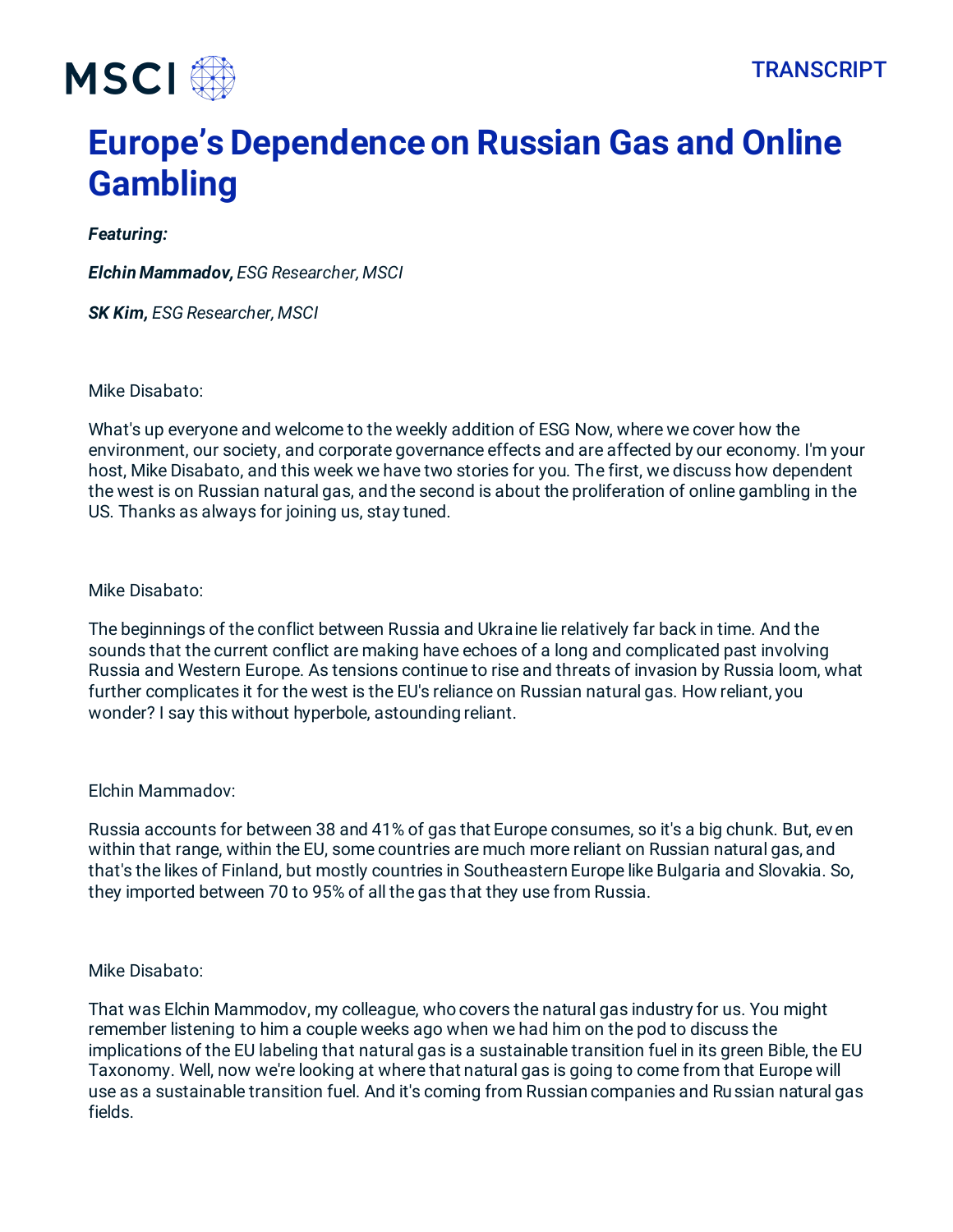



# Elchin Mammadov:

But even the likes of Germany and Poland and Italy, they import between 40 and 50% of Russian gas goes towards their domestic consumption. And those countries don't really produce much gas on their own. The biggest producers are the likes of Netherlands, where the domestic production is actually dwindling because of the earthquakes in Groningen field, among other reasons. And the only other supplier to Europe that is friendly and nearby is Norway, which is a big supplier, but there, we don't see a huge increase in production in the coming years. If things continue as they are Europe's reliance on gas from Russia will probably be around 40% or so, and could actually increase over time.

### Mike Disabato:

So, hypothetically, Russia stops sending gas to Europe. What do utilities do then?

### Elchin Mammadov:

The biggest thing that the utilities can do is import more LNG, liquified natural gas, from places like US and Qatar. Then they will be competing with the likes of China and Japan and Korea and even Brazil, who are also importers of LNG. So if Putin tomorrow shuts the pipes, unfortunately, the best thing you can do is shut immediately all the gas fired power plants in Europe, burn much more coal and consume less gas. Some of the industries will have to shut down, not to use any gas, and you might have to ration it to households. There might not be enough gas to go around. So, it's pretty dire situation if that happens.

# Mike Disabato:

Basically in total, the 27 countries that make up the EU produced only 9% of the natural gas they use. And it's not easy to scale that number up quickly because most of the major gas fields in Europe are running at capacity. Now, the reason this is an important story for the ESG realm is twofold. First, according to our data, a lot of European utilities have significant carbon reduction targets that rely, sometimes and partly, on natural gas as a transition fuel. And secondly, it is what happens to a power utility that doesn't have natural gas to burn, to make its energy. Where does it go then? Well, it gets dirty. It goes to coal and listen to what Elchin said when I told him that the situation seems like one of those cruel environmental ironies, in that Russian gas is helping the EU go green.

# Elchin Mammadov:

It is. So, basically Russian gas is helping Germany pivot away from coal. There's a lot of coal that is planned to shut down in Germany, and Russia is the biggest supplier to the country. Yes, Germany is thinking about building liquified, natural gas import terminals, but the capacity there is not huge. So yeah, Russian gas is trying to clean up the power mix for Germany, but also many countries in Eastern Europe and Central Europe.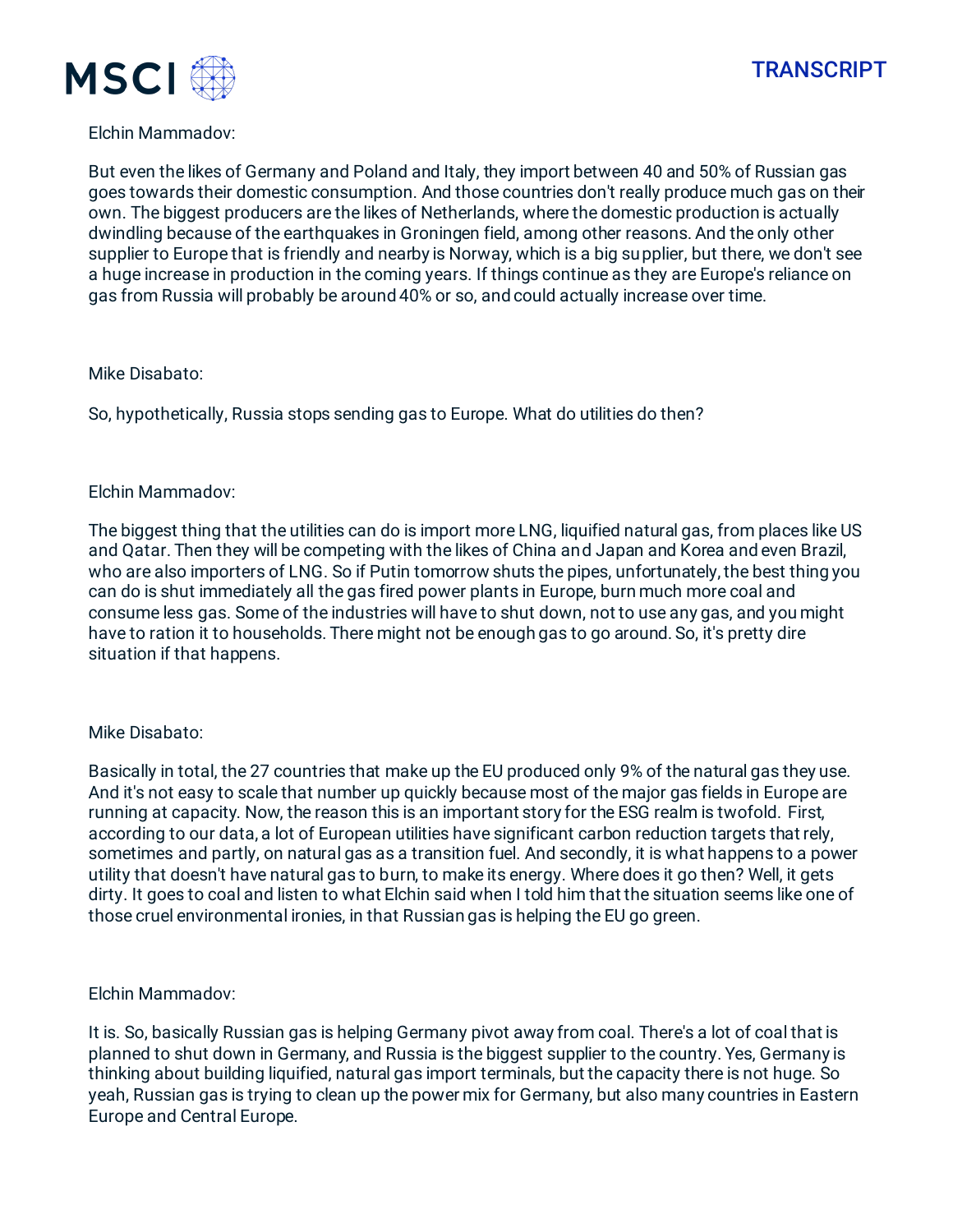



### Elchin Mammadov:

On the flip side, if the current uncertainty persists, perhaps it will push politicians to accelerate the shift towards renewable energy in the long term because that way you're not dependent on Russian and other gas exporting nations for your fuel, at least not to the same degree as they are now. So, in a way, it could accelerate that green transition.

# Mike Disabato:

There is historical precedent for that, not green historical precedence, but historical precedence nonetheless. The disastrous foreign policy decisions that the US government pursued in the Middle East in the early alts, meant that the US government had to find out how to make their energy system more independent. So came the shale gas boom. Now that's in addition to new technology that allowed companies to get the gas easier, but still that change seems analogous to the new technology that could allow companies to scale up renewable energy production. So might this conflict prompt European nations like Germany to push for even more investment in energy independence as the troubled wars in Afghanistan and Iraq did for the US? And what could happen to investors in European gas utilities if Russia invades and NATO aggressively sanctions the Russian energy sector. These are questions only time can answer, but I'm going to propose them to you anyway.

### Mike Disabato:

There were two winners of the National Football League Super Bowl last Sunday, the Los Angeles Rams and online gambling. Gambling is having a technological renaissance of sorts, due to online sports betting. Traditional casinos, like MGM Resorts, Wynn Resorts, and Penn National all have their own apps, as well as purely online companies like DraftKings and FanDuel. What's interesting about all this, is that professional sports have decided to embrace online gambling. And that's a marked turn from the past where gambling scandals and the possibility of fans losing confidence in the integrity of the game meant leagues would go out of their way to ensure their sports were not linked to gambling at all. But now announcers are talking about online gambling platforms as though they once did hot dogs and hamburgers. That uneasy marriage made me think about how investors are reacting to this growth in online gambling.

# Mike Disabato:

You may not know this, but early ESG investing was hinged around value propositions. Unions would screen out companies from their pensions that didn't use union labor or religious organizations would screen out sin stocks of their endowments. Sin stocks, by the way, are shares and companies involved in activities that are considered unethical like tobacco, alcohol, porn, weapons, and of course gambling. I should note that sin stocks are just this evangelical almost term of art that's stuck in the market. We are not God fearing here at ESG Now. We just fear systemic risks.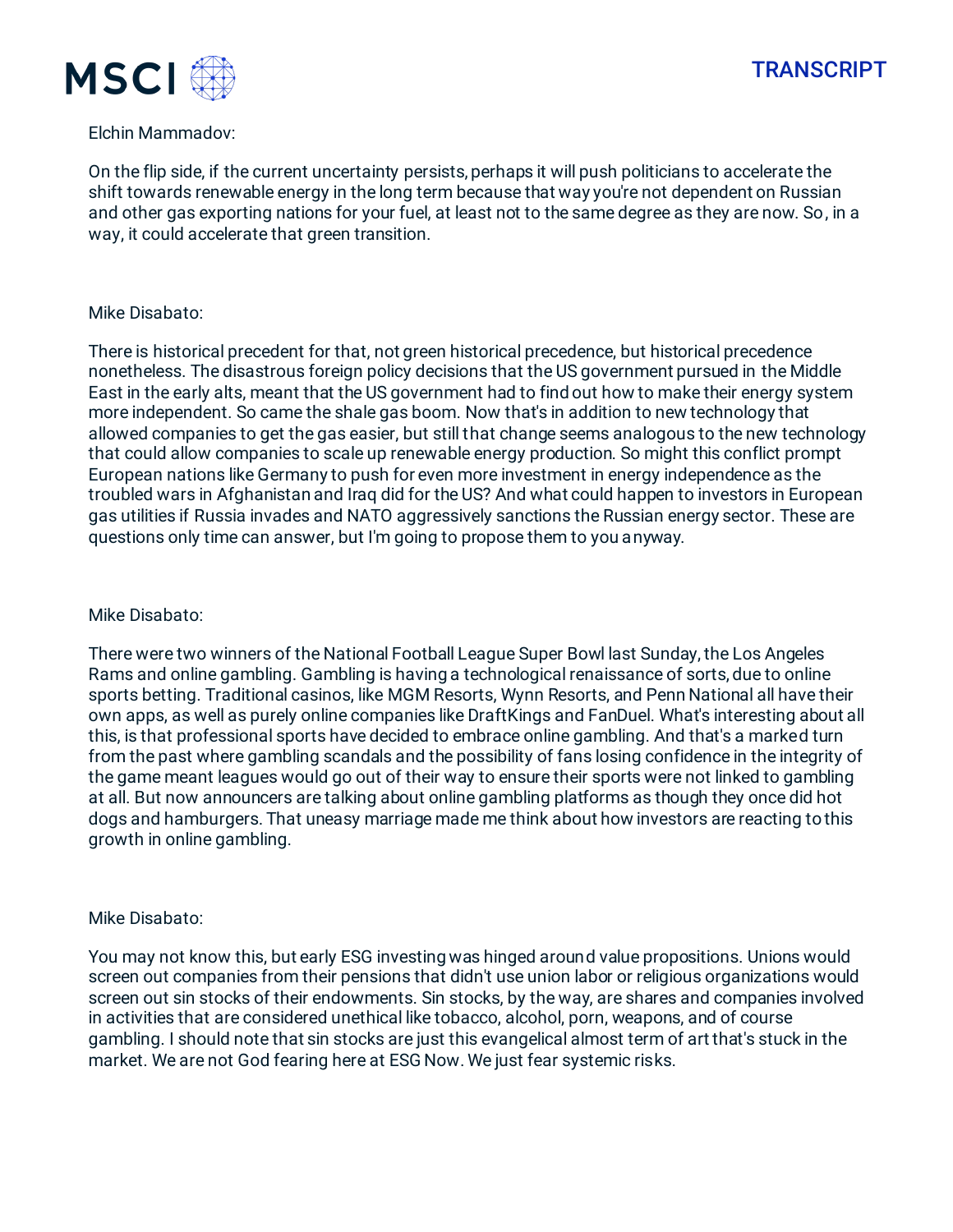

# **TRANSCRIPT**

# Mike Disabato:

Anyway, I thought maybe online betting had changed the market idea of gambling as it has changed the sporting community idea of gambling. And we could call this segment, Has Technology Made and Act Safer or is it Still Suspect? Catchy title, I know. To answer that question, I called up my colleague SK Kim, who covers the casinos and gambling industry, and she said, as it pertains to the key ESG risks that these companies face, gambling is still very suspect

### SK KIm:

I'm really hesitant to say there are leading online gambling companies because... Especially during the times when pandemic hit, right? And everybody was just had nothing to do, but mobile phones in their hands. The high penetration rate of mobile phones that exacerbating circumstances where gambling problems could become more of a social problems. So, even if the companies do have, say leading practices, meaning up to date technology where are the companies can actually detect the pattern of problem gamblers, and they apply money spending limits or cooling off limits, et cetera, but that doesn't really mean that those companies could be called leading versus others. Because casinos, or gambling in general, the majority of the revenue actually comes from a small portion of customers where they spend a lot of money. It's not like mass gamblers, like myself or you, who are just putting like \$10 and you have sufficient control over yourself, but that there are really like less than 1% of the customers that are very problematic.

# Mike Disabato:

So, even though there was a record setting number of bets placed on these apps over the weekend, the majority of these companies' revenue still comes from a small, extremely dedicated user base. A dedicated user base in the same way a smoker is a dedicated user of tobacco. The companies have tried to put a bandaid on this by ensuring their apps send out alerts to users that show the hours they have been online and the money they have won or lost in all their bets, but like with traditional casinos, this situation might mean online betting companies are going to face regulatory and reputational risks tied to addictive gambling. Yet there's one competitive benefit, and I guess increased risk that online gambling has, in that it's addictive customers can use the product from the seclusion of their homes. It's basically easier for these individuals to hide.

#### SK KIm:

Although those companies need to have, so-called, know your cost consumer mechanisms... So they have to identify who the customer is, but even with that, it's not perfect and it's not going to be as easy as what the physical casino's operators could actually do to stop proper and gamble because you don't have to be there in person. So, that's the biggest difference.

Mike Disabato: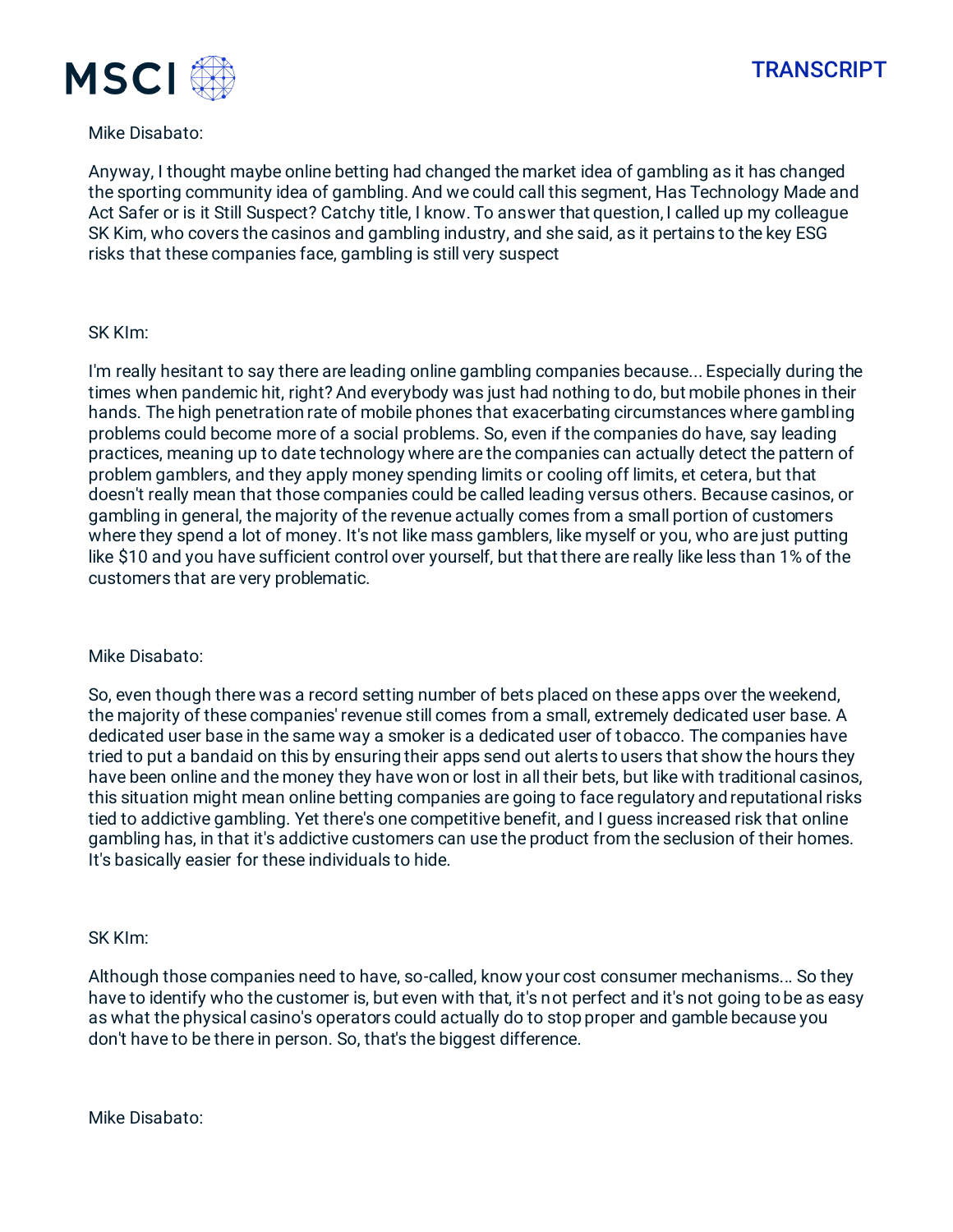

Okay, so last thing. What about money laundering? Casinos are great places to launder money. You just take in your illicit cash and exchange it for chips, play a couple games and then cash out and claim the money is gambling winnings. To prevent this from happening casinos must comply with, especially in the US, with the Bank Secrecy Act and governments elsewhere are trying to crack down on the practice. They're doing things like preventing people from spending too much money in their casinos, like China did in 2014, but the act of laundering still regularly happens. What about online gambling? Is it more or less challenging to prevent money laundering from happening via online betting?

# SK KIm:

Probably more challenging because the avenue for transaction could be credit cards, it could be cryptocurrency. So, those new ways of currency, for example, if I could put it that way, it's going to be a kind risk that online gamblers are facing.

# Mike Disabato:

The growth in online gambling seems to have the makings of a reputational and regulatory firestorm, and we can see that firestorm already building in a region that has had online gambling for a lot longer than the US. Europe has had online gambling for some time. And one of its regional hubs is starting to show what can happen when vast sums of money are moved around without proper regulation. Malta has emerged as the undisputed capital of online gambling in Europe after the Archipelago offered a slue of agreeable tax rules and obliging regulators. You can think of what Ireland did for the tech industry after it gave it a lot of tax breaks. Malta houses a lot of the online gambling industry's headquarters as well. That's another similarity it has to Ireland. But now, Malta is the target of an international money laundering crackdown after the Financial Action Task Force said it can't be confident that basic financial safeguards are in place. Which means, regulators might step in to ensure the island's gambling industry doesn't fail.

# Mike Disabato:

In the US, as the industry continues to grow and the novelty wears off, the real risk to watch out for is if online sports betting will have its tobacco moment. When consumer lawsuits and investigations show that there are more people hooked on gambling than ever before, and it's causing serious harm. As tobacco had a problem with proliferation, so too it seems, the online gambling industry might be dealing with a similar problem. Irrespective of all that though, and going back to the question that we posed at the beginning of this story, it seems that the industry remains where it has always been, a pleasure one is willing to sin for.

# Mike Disabato:

And that's it for the week. I want to thank Elchin and SK for joining me to discuss the news with an ESG twist. I want to thank you so much for listening. I really appreciate it. If you like what you heard, don't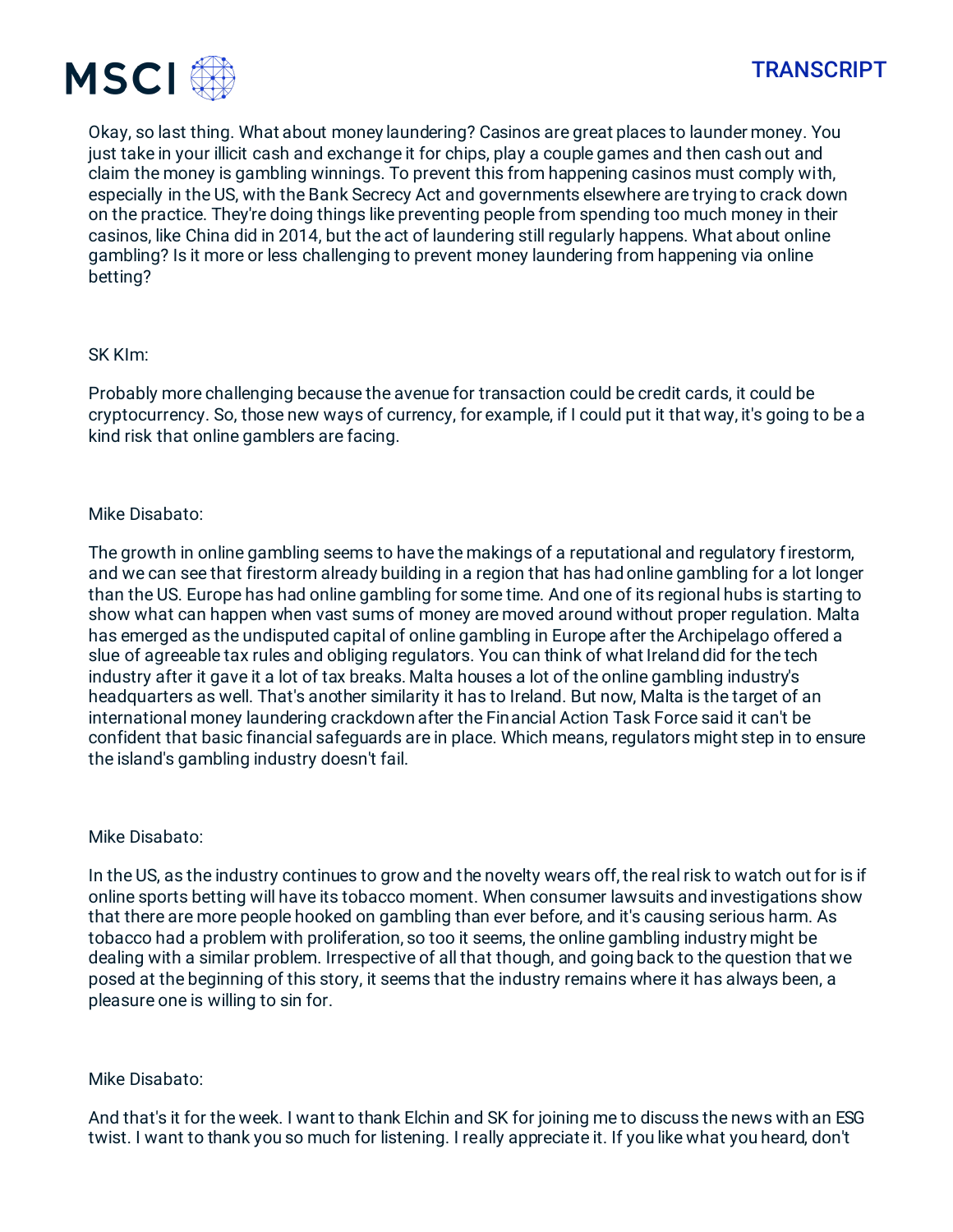

forget to rate and review us. That always helps. And if you want to have a new episode in your podcast box every week, subscribe, and it'll be sent to you. Thanks as always and talk to you soon.

Speaker 4:

The MSCI ESG research podcast is provided by MSCI Inc subsidiary, MSCI ESG research, LLC, a registered investment advisor and the investment advisors act of 1940. And this recording in data mentioned here in has not been submitted to, nor received approval from the United States Securities and Exchange Commission or any other regulatory body. The analysis discussed should not be taken as an indication or guarantee of any future performance analysis, forecast or prediction. The information contained in this recording is not for reproduction in whole, or in part, without prior written permission from MSCI ESG Research. None of the discussion or analysis put forth on this recording constitutes an offer to buy or sell or promotional recommendation of any security, financial instrument or product or trading strategy. Further, none of the information is intended to constitute investment advice or recommendation to make or refrain from making any kind of investment decision and may not be relied on as such. The information provided here is as is, and the user of the information assumes the entire risk of any use it may make or permit to be made of the information. Thank you.